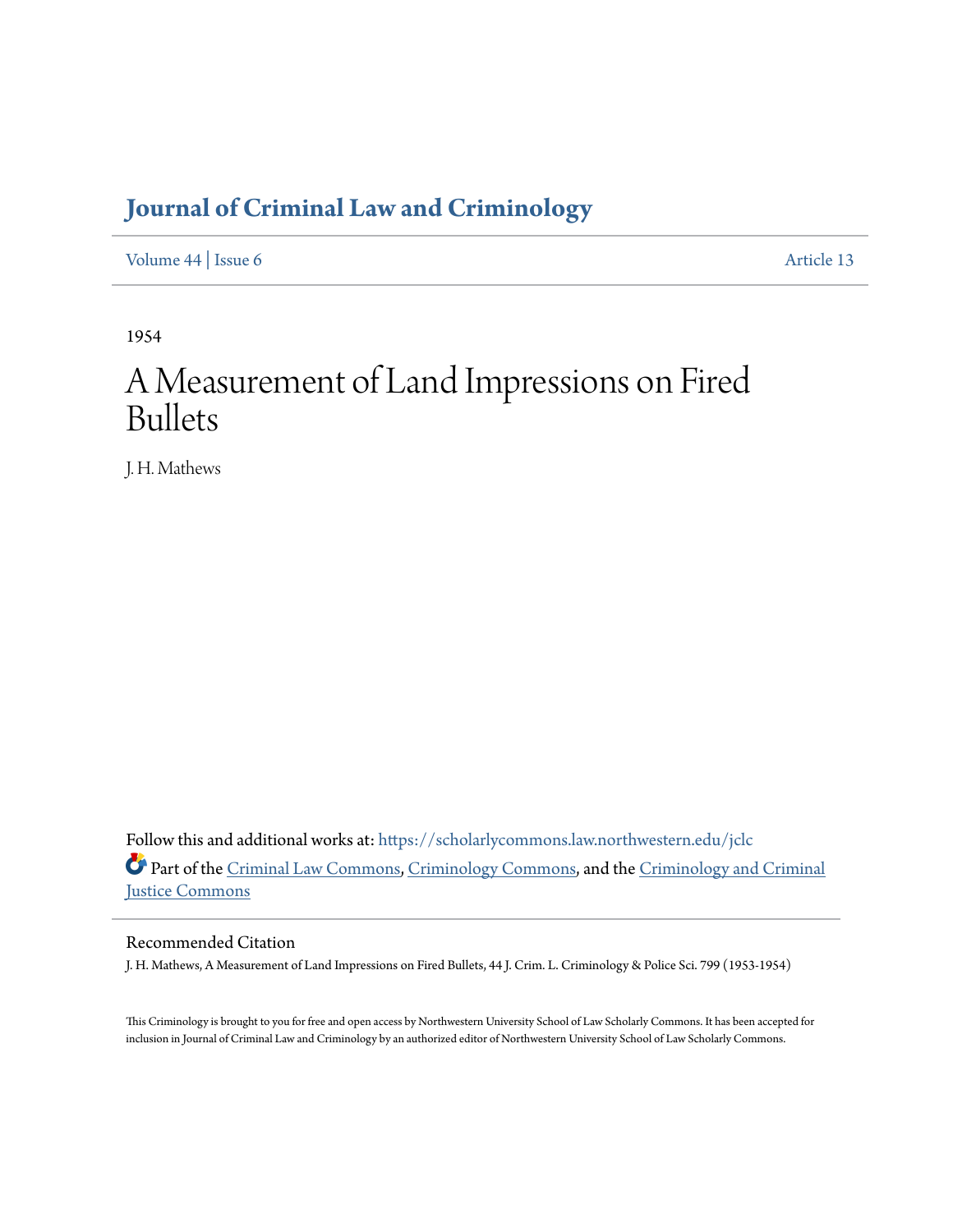#### **A MEASUREMENT** OF **LAND IMPRESSIONS ON** FIRED **BULLETS**

#### **J.** H. Mathews

Professor **J.** H. Mathews, Ph.D., was a Professor of Chemistry and Chairman of the Department at the University of Wisconsin from **1919** until his retirement in 1952. Since 1923 he has also been engaged as an expert in crime detection<br>and has testified in numerous cases particularly relating to fire-arms identification<br>In addition to his teaching of chemistry, he has given a co gation **by** scientific methods for the last fifteen years. At the present time he is actively engaged in research in the field of fire-arms identification compiling information on the rifling characteristics of all known hand guns.-EDITOR.

#### PART I. A STUDY OF THE REPRODUCIBILITY **OF** MEASUREMENT

The data recorded in Part I of this paper resulted from a study of the widths of land impressions on a series of lead bullets fired from a group of seventeen .38 Spl. S and W revolvers, all of which had seen extensive use prior to and after their purchase by the Berkeley, California Police Department.1

The guns are listed as guns number 2 to 18 in the order in which they were fired. For the details concerning the guns and ammunition used and the conditions under which these tests were fired see Table I and supplementary notes. As was expected since all of these were used guns, some of the bullets were not in suitable condition for measurement. Some of these guns had evidently seen much use—and possibly abuse. Measurements were made on those bullets which had at least 4 measurable land impressions. Satisfactory measurements could not be made on bullets fired from guns number 13, 14, and 17, because the rifling did not leave sufficiently well defined land impressions.

*Method of Measurement.* A number of methods have been used **by** various investigators for the measurement of the width of land and groove impressions on fired bullets, such as the filar micrometer, measuring microscopes, traveling microscopes (comparators), tool makers microscopes, etc.  $(3, 4, 5)$ . All of these have been tried out in this laboratory, and while satisfactory measurements can be made with any of these instruments on bullets fired from new guns, where the edges of the land impression will usually be cleanly cut clear to the bottom of the land impression (where the measurement should be made), they are not

7

<sup>1.</sup> These bullets were submitted by Mr. A. A. Biasotti, formerly with the Wisconsin State Crime Laboratory and now with the Pittsburgh and Allegheny County Crime Laboratory.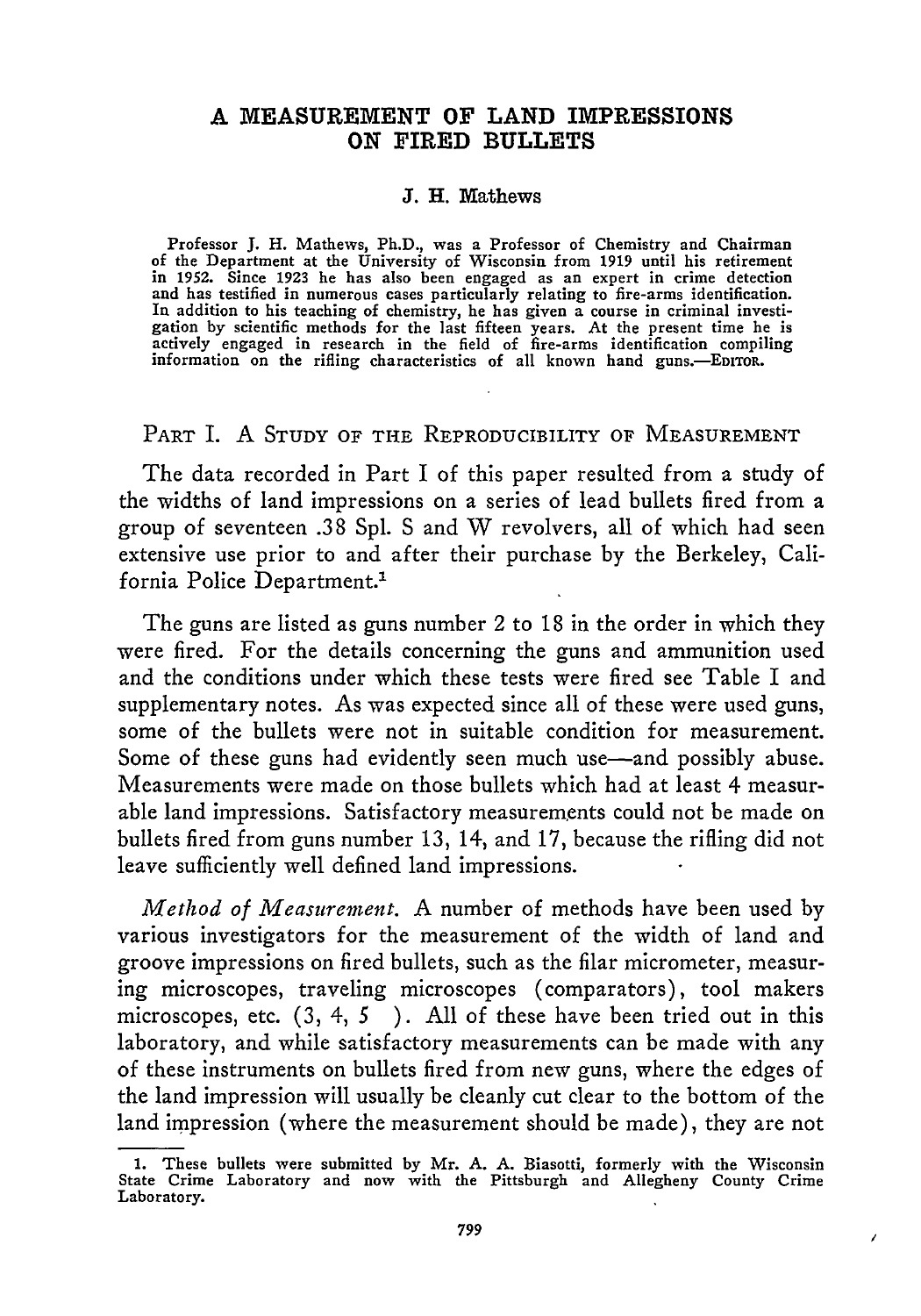|                |                        |                      |                       |                                     | <b>Land Impression</b>  |                                           |
|----------------|------------------------|----------------------|-----------------------|-------------------------------------|-------------------------|-------------------------------------------|
| Gun<br>No.     | Serial No.<br>Barrel   | Serial No.<br>Butt   | No.<br>Tests<br>Fired | No. Lands/<br>No. Tests<br>Measured | Average                 | Largest<br>Deviation                      |
| $\overline{a}$ | V-521 282              | V-79 702             | 12                    | 60/12                               | 0.0950''                | $+0.0006''$                               |
| 3              | V-522 716              | $V-75$ 567           | 11                    | 48/11                               | 0.0972                  | $-0.0006$<br>$+0.0006$<br>$-0.0002$       |
| $\overline{4}$ | V-519 202              | V-73 721             | 12                    | 20/4                                | 0.0961                  | $+0.0003$<br>$\rightarrow$ 0.0002         |
| 5              | V-523 049              | $V-81$ 415           | 10                    | 20/4                                | 0.0952                  | $+0.0004$                                 |
| 6              | V-521 028              | $V-75014$            | 12                    | 20/4                                | 0.0938                  | $-0.0004$<br>$+0.0004$                    |
| 7              | $V-523$ 053            | $V-59873$            | 6                     | 20/4                                | 0.0959                  | $-0.0008$<br>$+0.0006$                    |
| 8              | V-525 224              | $V-81$ 640           | 6                     | 19/4                                | 0.0960                  | $\equiv$ 0.0006<br>$+0.0002$              |
| 9              | V-520 770              | $V-72650$            | 6                     | 20/4                                | 0.0957                  | $-0.0005$<br>$+0.0005$<br>$-0.0008$       |
|                |                        | Average              |                       | Largest Deviation                   | 0.0956''<br>$+0.0016''$ | $-0.0018''$                               |
| 10             | V-524 213              | V-81 832             | 12                    | 20/4                                | 0.0960''                | $+0.0004''$                               |
| 11             | V-524 185              | V-79 257             | 12                    | 20/4                                | 0.0963                  | $-0.0006$<br>$+0.0006$<br>$\equiv$ 0.0007 |
| 12             | V-520 829              | V-79 094             | 12                    | 20/4                                | 0.0956                  | $+0.0005$<br>$-0.0006$                    |
| 13*<br>$14*$   | V-520 062<br>V-527 190 | V-78 327<br>V-82 697 | 12<br>12              | $0*$<br>$0$ *                       |                         |                                           |
| 15             | V-516 135              | $V-75017$            | 6                     | 20/4                                | 0.0976                  | $+0.0006$<br>$-0.0006$                    |
| 16             | V-526 624              | $V-71$ 565           | 6                     | 20/4                                | 0.0927                  | $+0.0006$<br>$\equiv$ 0.0006              |
| $17*$<br>18    | V-518 596<br>V-519 834 | V-74 798<br>V-74 174 | 6<br>6                | $0*$<br>20/4                        | 0.0966                  | $+0.0011$<br>$-0.0009$                    |
|                |                        | Average              |                       | Largest Deviation                   | 0.0958''<br>$+0.0018''$ | $-0.0021''$                               |

*Table I*

\* Bullets not suitable for measurement.

NOTES: 1. GUNS: .38 Spl. S and W, Military and Police, Victory Mod.

- 2. AMMUNITION: 38 Spl. Remington KLEANBORE, Police Service, 158 gr. Lead (5138) Lot No. X08H25.
- **3.** COLLECTION MEDIA: Long staple cotton.
- 4. CHAMBERS USED: Guns No. 2 to 9 a random chamber was used for each test. Guns No. 10 to 18 a random chamber was chosen and held constant for each series of tests.
- *5.* CLEANING': Guns cleaned before the first and after the last shot.
- *6.* RIFLING: (Mfg. specifications) 5R, 1 turn in 18-4", bore diam: 0.3555 to 0.3572, groove width 0.114, groove depth 0.005, land width 0.1034. Rifled with hook cutter and lead lapped.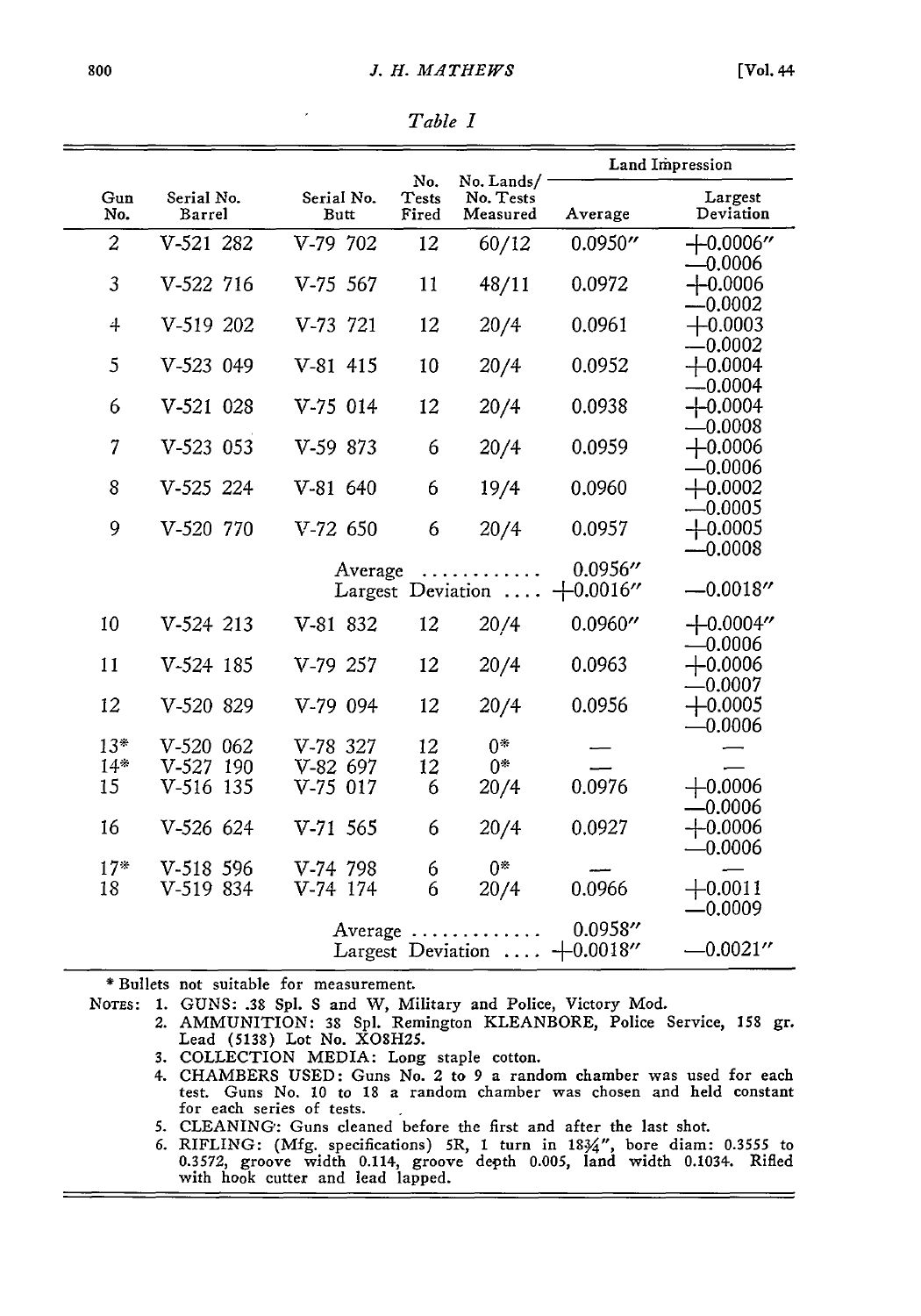

*Figure 1*

Complete assembly of apparatus **for** measuring groove widths on fired bullets. Greenough type binocular microscope on rotatable table, device **for** holding bullets and measuring groove widths, two tube fluorescent lamp (Burton).

entirely satisfactory for measurements made on bullets which have been fired from guns that have seen considerable use and which in consequence have lands whose edges are slightly rounded. The difficulty is of varying degrees, naturally, depending on the extent of wear on the lands and also on whether metal cased or plain lead bullets are being measured. Lead bullets cause more trouble. If the land impressions are not cleanly cut, it is of course difficult to see just where the cross-hair (reticle) should be set to coincide with the bottom edge of the land impression. This difficulty can be largely overcome by the use of a binocular microscope which gives a three dimensional view of the impressions and thereby reveals details which are not visible (or are confused) when an ordinary microscope is used as the observing instrument.

A method developed by the writer was used, and the apparatus is shown in figure 1. This method involves the use of a Greenough type binocular microscope (approximate magnification 20) in one eyepiece of which is a fine cross-hair (reticle-consisting of alternating narrow dashes and tiny circles), and a measuring device (figure *-2)* mounted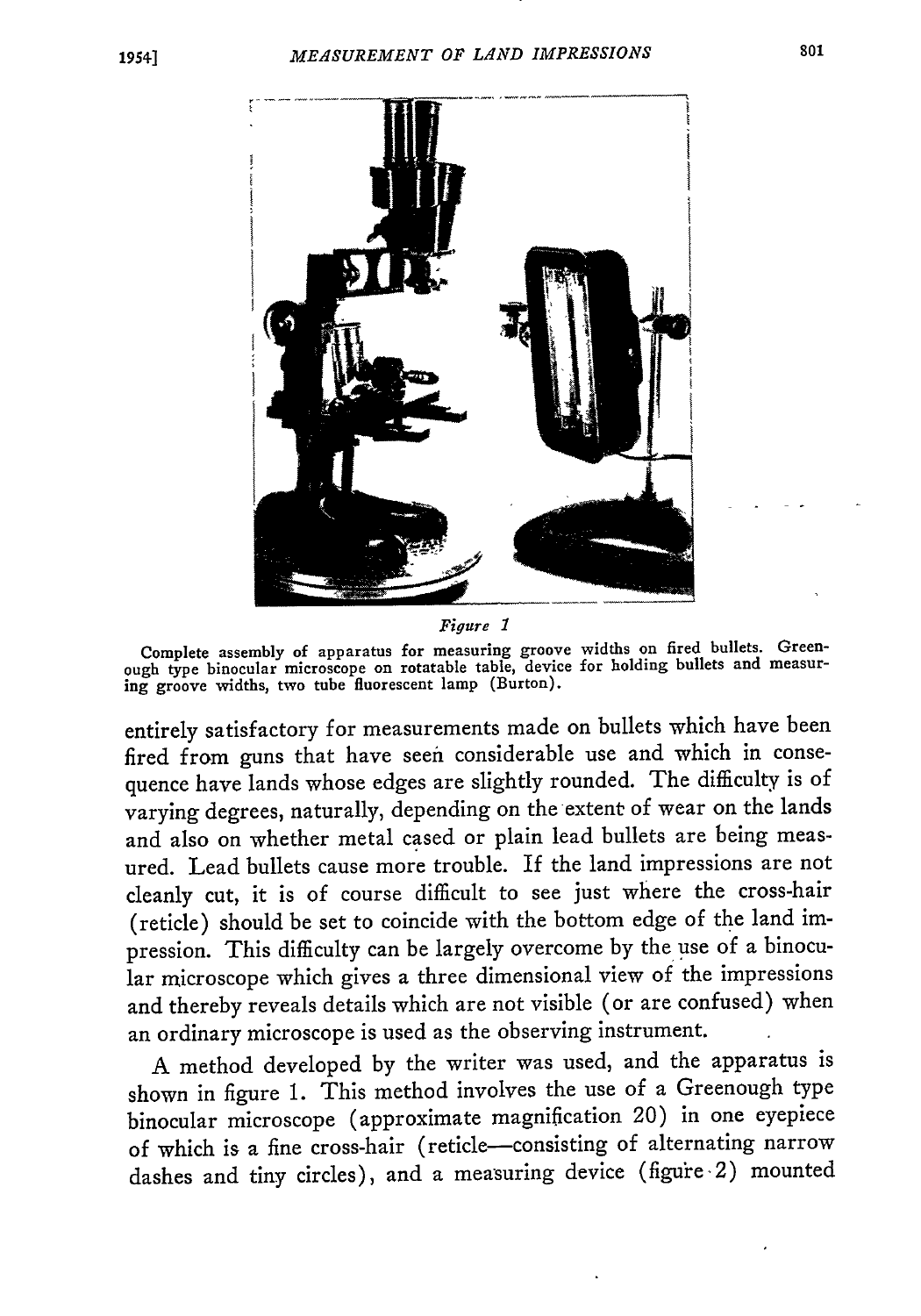

*Figure 2*

Device **for** holding bullet and for measuring width of grooves on fired **bullet.** Slide **carrying** bullet mount moves **to right** or left as Starrett micrometer spindle **is rotated.** The **lens** enables **the** operator **to** make accurate readings from microscope **eye-piece level.**

firmly on the stage of the microscope. The bullet is caused to move to the right or the left **by** turning the Starrett micrometer spindle. Rotating it clockwise causes the bullet to move to the left. When rotated to the left a coil spring in the base of the device (which at all times presses the bullet mount against the end of the spindle) causes the bullet to move to the right, thus permitting exact settings of the bullet such that the reticle will coincide with the bottom edges of the land impression. Several settings on each edge (driving and trailing edges) are made, and these are averaged and recorded as the proper setting for that edge. The difference between the *averaged* right hand and left hand settings represents the width of the land impression.

Before any settings are made the bullet must be carefully positioned (rotated) until each edge of the land impression being measured is in perfect focus at the time the setting is made (otherwise the two edges will not be in the same horizontal plane), and the eyepiece is rotated to line up the reticle with the edges of the land impression. Each land impression on the bullet is measured in this manner, and the average of all of these measurements represents the average width of the lands in the gun from which the bullet was fired. If one needs to know the width of the grooves in the gun, it can be calculated (approximately) from the measured land widths, diameter measurements, and a knowledge of the number of grooves.

In the case of plain lead bullets, and to a lesser extent with metal cased bullets, there is slippage when the bullet strikes the rifled part of the barrel and starts to rotate, if the bullet is fired from a revolver where the bullet acquires a relatively high velocity before engaging the rifling.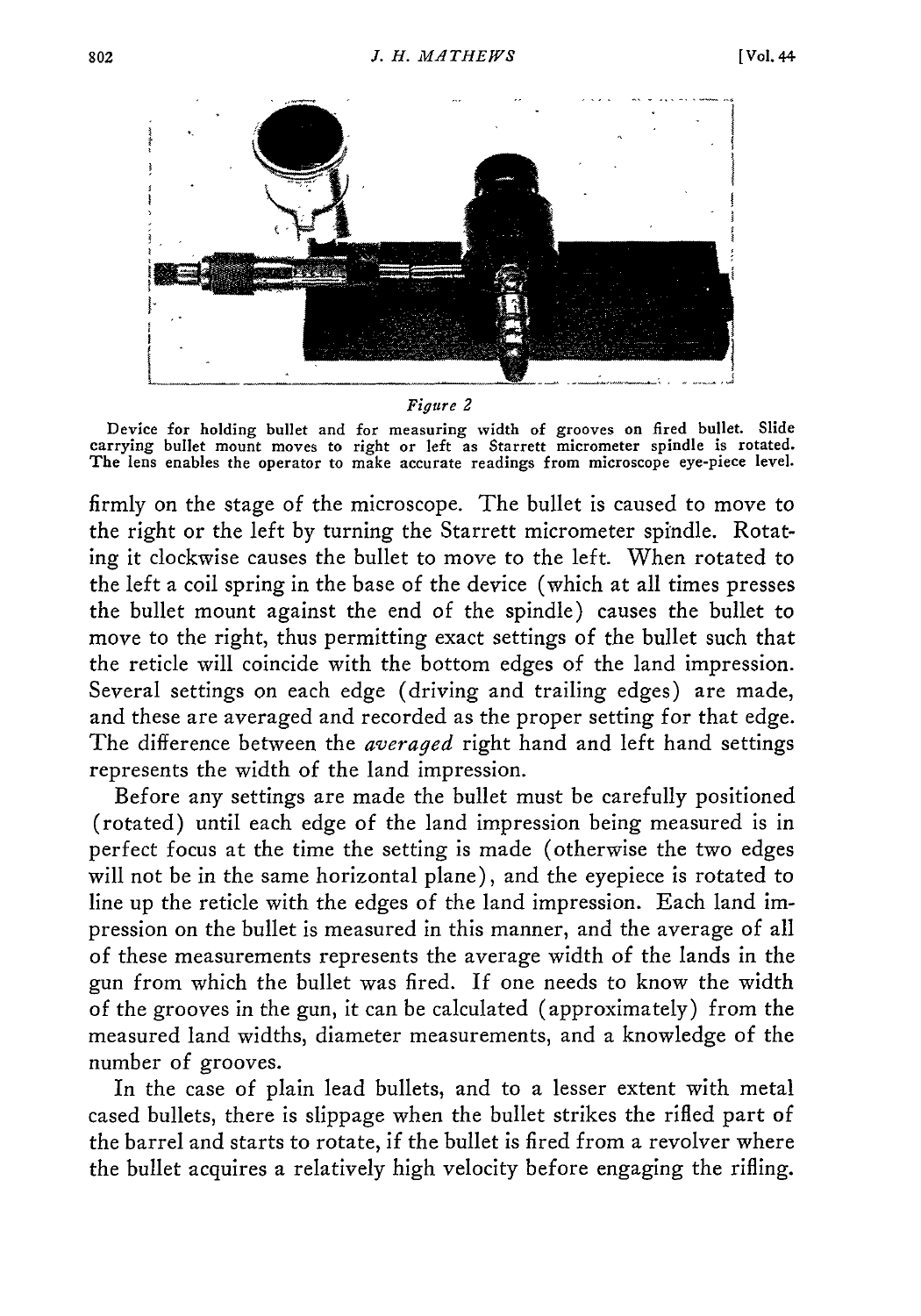

**A** test bullet fired from **S & W** Revolver No. **C-173209.** The arrow indicates the land width.

This does not occur in the case of pistols and automatic pistols where the end of the bullet is practically in contact with the rifling, in which case the bullet does not acquire any appreciable velocity before starting to turn with the rifling. When slippage does occur one has to be very careful in selecting the markings on the bullet which truly represent the width of the land. When slippage occurs the overall width of the land impression will be different at the two ends, being wider at the nose end of the bullet (see figure 3.) One side of the land impression (driving edge) will usually show a clear, distinct edge upon which the reticle is lined up. Then the bullet is moved across the field until the reticle coincides with the other edge of the land impression at the last point of contact of the bullet with the rifling (i.e. at the base end of the bullet). One will then usually observe an impression of the edge of the land which runs toward the nose end of the bullet and which will be *parallel* with the other edge of the groove upon which the reticle had been set. This impression is often faint (though not necessarily so) and requires proper illumination to bring it out in proper perspective, but with the binocular microscope it can be located and used for a proper setting of the micrometer. Micrometer settings made on land impression edges that are not parallel have no value.

The advantage of using a truly binocular microscope over a microscope with a single optical system is most striking, as it permits one to see the true shape of the edge of the land impression on the bullet. This third dimensional view is very important as it enables one to see exactly where the reticle should be, provided proper illumination is used. **A** two tube fluorescent lamp (Burton-see figure 1) gives very satisfactory illumination and is recommended over the customary small spot lights.

To facilitate what is at best a tedious operation of making a very great number of readings whose accuracy depends so much on getting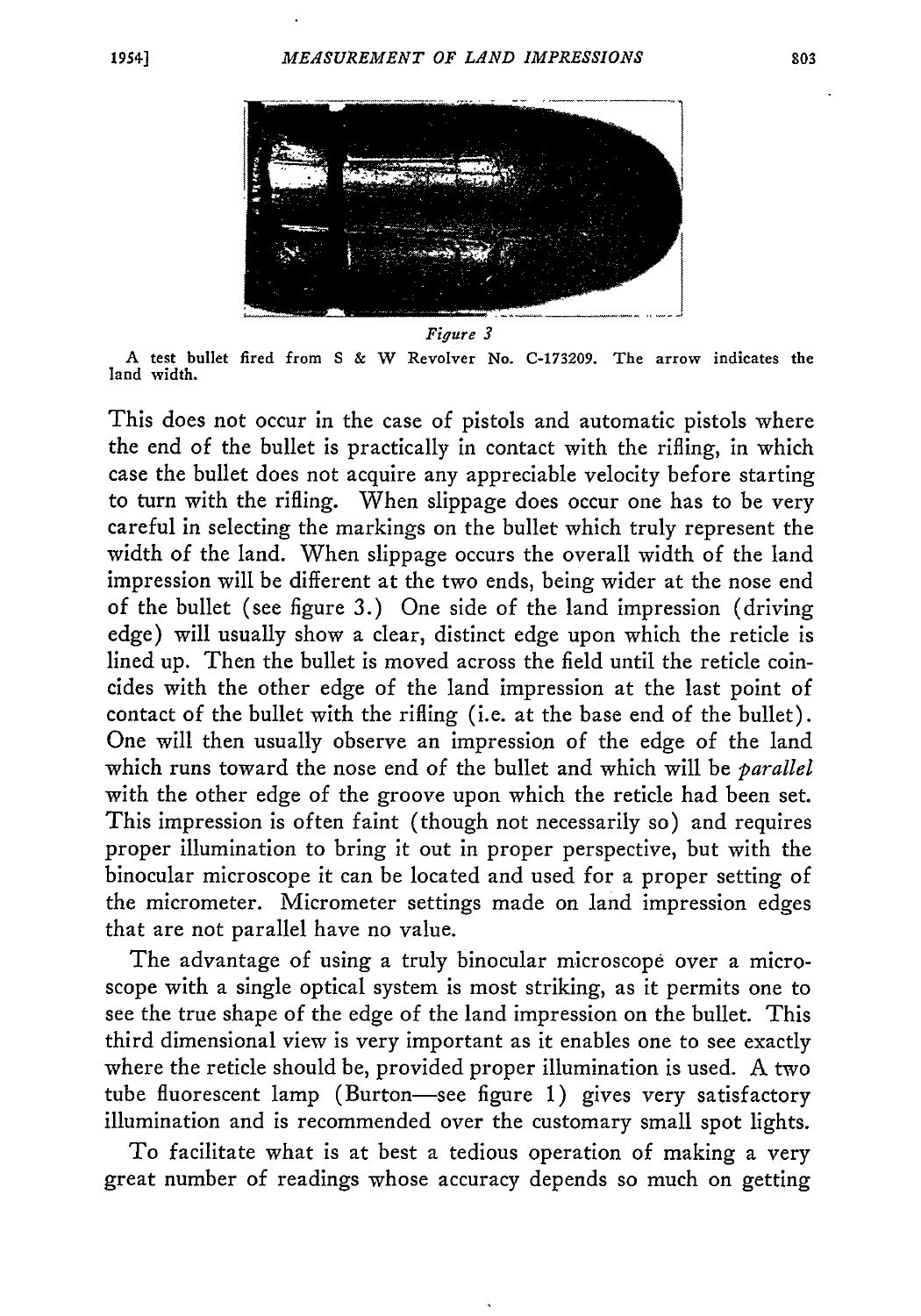exactly the right illumination in order to make certain the proper setting of the bullet with respect to the eyepiece reticle, the writer has devised a simple rotatable table upon which the microscope is placed. In front of this is the two tube fluorescent lamp, with the tubes set nearly vertically. The table consists of two 8" circular plates, of aluminum, each  $\frac{1}{4}$ " thick, between which are ball bearings. The upper plate of the table rotates with a touch of the finger and is quickly turned and adjusted to the position where the light is at the proper angle to reveal clearly the shape of the edge of the groove on the bullet. One who has used this simple device would never return to the practice of trying to get proper illumination by moving the light source about.

*Conclusions.* With reference to the summary of the average measurements of land widths given in Table I, it is clear that accurate measurements of the widths of land impressions on a fired bullet can be made by the procedure developed in this laboratory, provided the bullets have been fired from guns that are in reasonably good condition and have not been damaged in the process of collecting them. It seems fair to conclude that the variation in reproducibility of a series of measurements is not greater than  $\pm 0.001$ ", and usually it is less.

## PART II. A STUDY OF THE VARIATION OF LAND WIDTHS IN NEW GUNS OF SAME MAKE AND MODEL

It has long seemed desirable to the writer to make a study of the land impressions made on (A) plain lead bullets and on (B) metal cased bullets which had been fired from the *same* guns. It also seemed desirable to make a study of the variations in land widths which occur in the same make and model of guns made **by** a reputable manufacturer. The writer was furnished sets of bullets, both plain lead and metal cased, which had been fired from the same guns. These guns were the .38 Spl. Smith and Wesson, Military and Police Model, and had never been fired since leaving the factory.2 They were the property of the Berkeley Police Department. For the details concerning the guns and ammunition used and the conditions under which these tests were fired see Table II and supplementary notes.

Because a new gun has rifling which is not worn, it is to be expected that the imprints of the lands on the fired bullets should be wider and that they should be more cleanly cut than would be the case for a much used gun. It also is to be expected that a metal cased bullet should show more cleanly cut land impressions than those made on a lead bullet,

<sup>2.</sup> See note **1.**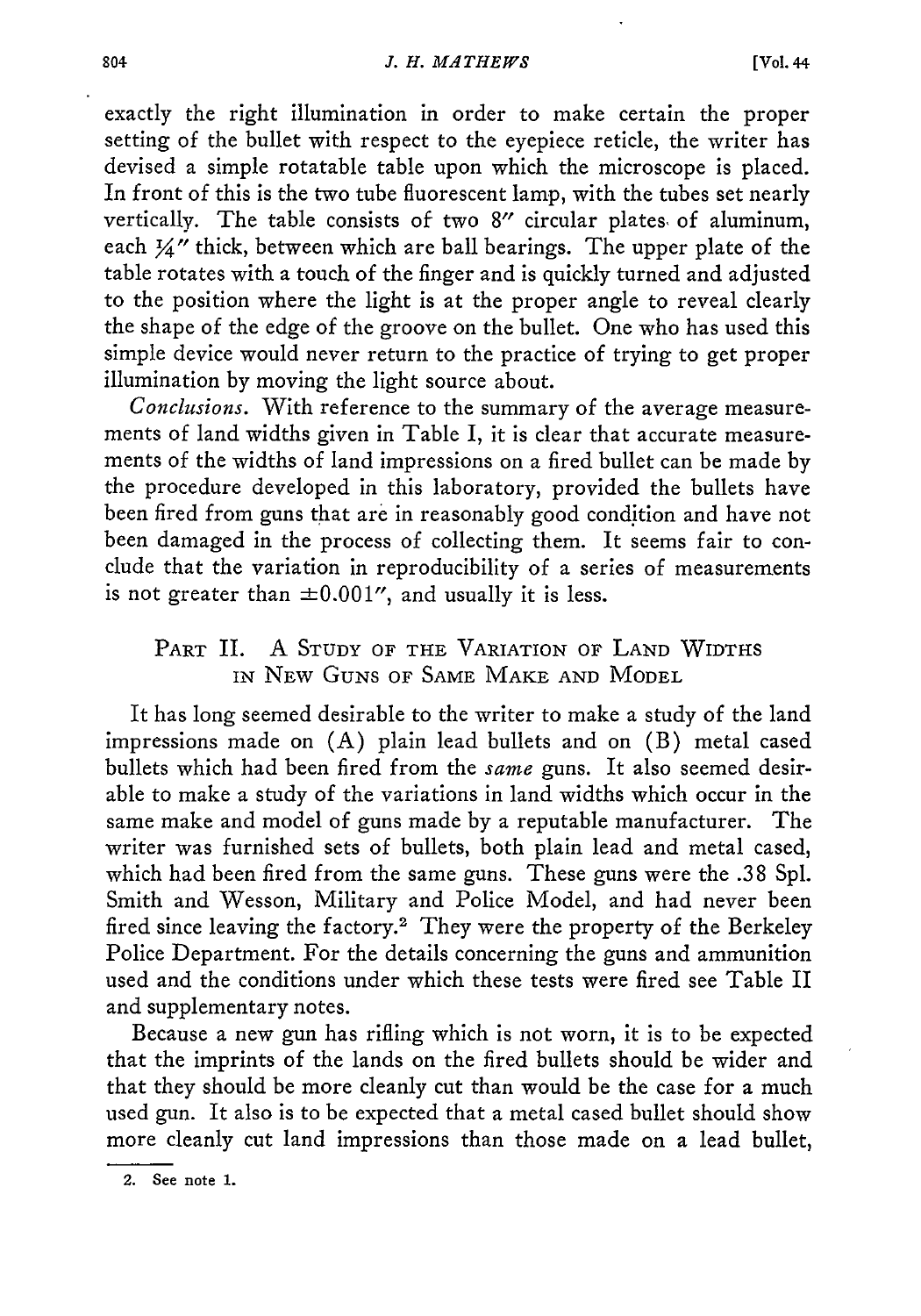| ú<br>J |
|--------|
|        |
| 9      |
|        |
| ۹      |
| ١<br>ς |
| ∼      |
|        |

In Average<br>Width M.C.-Lead) Difference **Nl C)** t **C%** t- *'-4* **CD C) CD** ~ **CD CD C) CD CD o o o C CD C) C ) CD C C) CD C:) C:) C C:) C) CD CD** M.C.<br>Bullets <u>COCCOCOCOCOCO CO</u><br>COCCOCOCOCOCOCO Largest Deviation 0606060606060606<br>0606060606060606<br>+|+|+|+|+|+|+|+|+| **CCDCDC D CD CC CDc C DC) C DC CD CD Bullets** Lead Land Impressions **±++H++++j+1+1 +1** - 0 n0 e **-** 00 00 **CD O0'D <sup>O</sup>**00 **0O m** 00 00 00 **C O0CDC** 0 0' **0.0% 0O 0ON0C% CD 0%C)CD** M.C.<br>Bullets Average Width **C) C!** *::)* **C! q)** C) **q)** *-4!* **CC! CD CD CD CD C) D C CD CDCDC +1 Bullets** r" **co)** 10 n - **0\** <sup>0</sup> **00 00 ON 00** 00 t'- **00 0%** --. <sup>0</sup> Lead **C)CD)CD** '0 0 0 0 0 0 0 \ 0 C) **% 00 C)% C%** %000C 5 5 5 5 5 5 8 8 9 8 <del>5</del> **-; Z ) C** No. Lands/<br>No. Tests<br>Measured **C) C) C) CD C) CD C) C) N NN N N14 o** N 4 **c. C) C)** ) ) ) ) **- Nl** Nq **N Nl N N CN** N \*C 0 **11** Ó Q G G G P **:z** :U ) *4* ७  $\circ$  $\mathbf{c}$  $\circ$  $\circ$  $\circ$ Ó Ó *t*-176 498<br>*t*-173 209<br>*t*-172 131<br>*t-176 826*<br>*t-178 156*<br>*t-174 010* **0\_** 0' 0 '..0 **C) C)** 0' **C' <D** c0) **Nl** in *CD 10)* **-I-** N **00 CD CD 00 0-** [Barrel] '.0 en N **%o** 00 -. *10 C)* **a)** *COn* $\ddot{\mathbf{a}}$  $\ddot{ }$ Gun Nores: s<br>Z  $\frac{4}{5}$  $\overline{4}$  $42$  $\overline{4}$  $45$  $\ddot{+}$  $43$ 47

**.0.** *Co* **4,, Cs** a) ' ີ**່** ng e a

 $\ddot{ }$ 

*"4* P, **o C' 'o 0 %)***04 pq* **z** .0  $\ddot{+}$ ທ່

CLEANING: Guns were cleaned before first and after last shot of each series of lead and M.C. tests. **.00 C-3 C)** a o *)o a*  $\dot{\circ}$ 

groove width 0.114,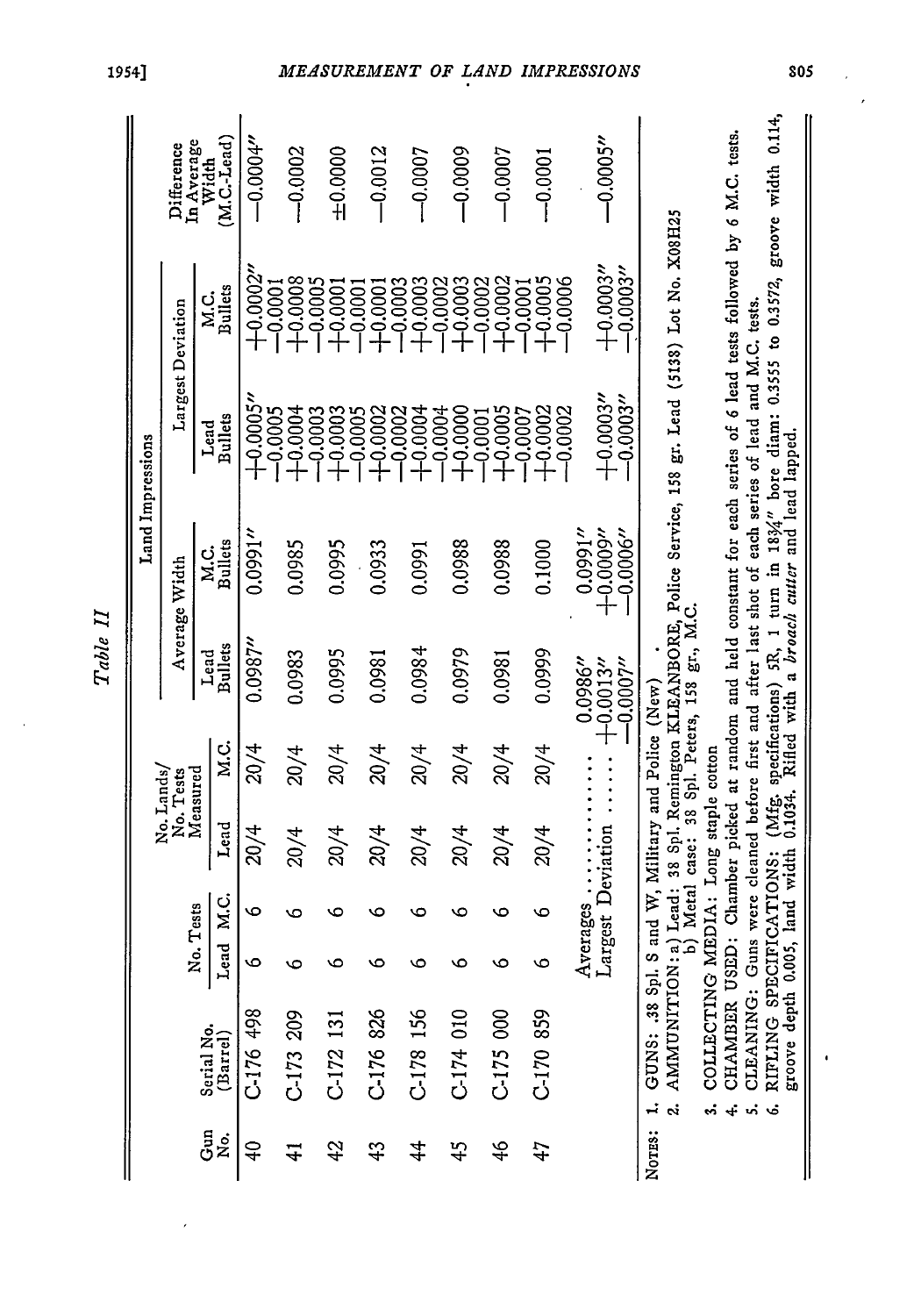because of the softness of lead in comparison to metal cased bullets. In the case of a new gun, or one having undamaged rifling, it would be expected that the width of the land impressions would be the same on lead and metal cased bullets if normal powder pressures were used. The first assumption is verified, but the second seems to be only approximately true.

Table II shows that usually the widths of land impressions on lead bullets are slightly narrower than those found on metal cased bullets fired from the same gun. In no case were they wider. Since the differences are all in the same direction, it is believed that they are real and are not the result of error in measuring.

## PART III. VARIATION IN **LAND** WIDTHS IN D.W.M. **LUGER** AUTOMATICS

A series of six bullets which had been fired from a D.W.M. Luger, Model of 1916, serial no. 3837, were measured to ascertain the reproducibility of land widths. The land impressions on the test bullets were very clean cut, and consequently very satisfactory measurements could be made. The average width of the four land impressions on each of the six test bullets was 0.1136" with the largest deviations being  $+0.0002$ " and  $-0.0003$ ". The ammunition used was  $7.65$  mm. Luger, Remington Kleanbore, 93 gr. M.C. (0730). The gun was cleaned before the first and after the last shot only.

The average land width for this gun had been determined in this laboratory about two years previous by measuring the widths of the land impressions on lead disks forced through the barrel during the process of measuring the degree of rifling twist **by** the use of the "rifling meter" (2). The gun had not been used in the meantime. The value obtained at that time for the average width of the four lands was 0.1133"-a difference of only 0.0003" from the average value obtained two years later on six fired bullets.

The land widths for this gun are a little wider than usual for a 4 land Luger. Previous measurements on five other Lugers of this model gave 0.108", 0.108", 0.107", 0.102", and 0.110"; and a Luger carbine was found to have an average land width of 0.110".

#### **DISCUSSION**

In a recent article Bradford and Brackett (1) have pointed out that when the distance between the two edges of a groove on a bullet is measured by the optical method one measures a distance on a plane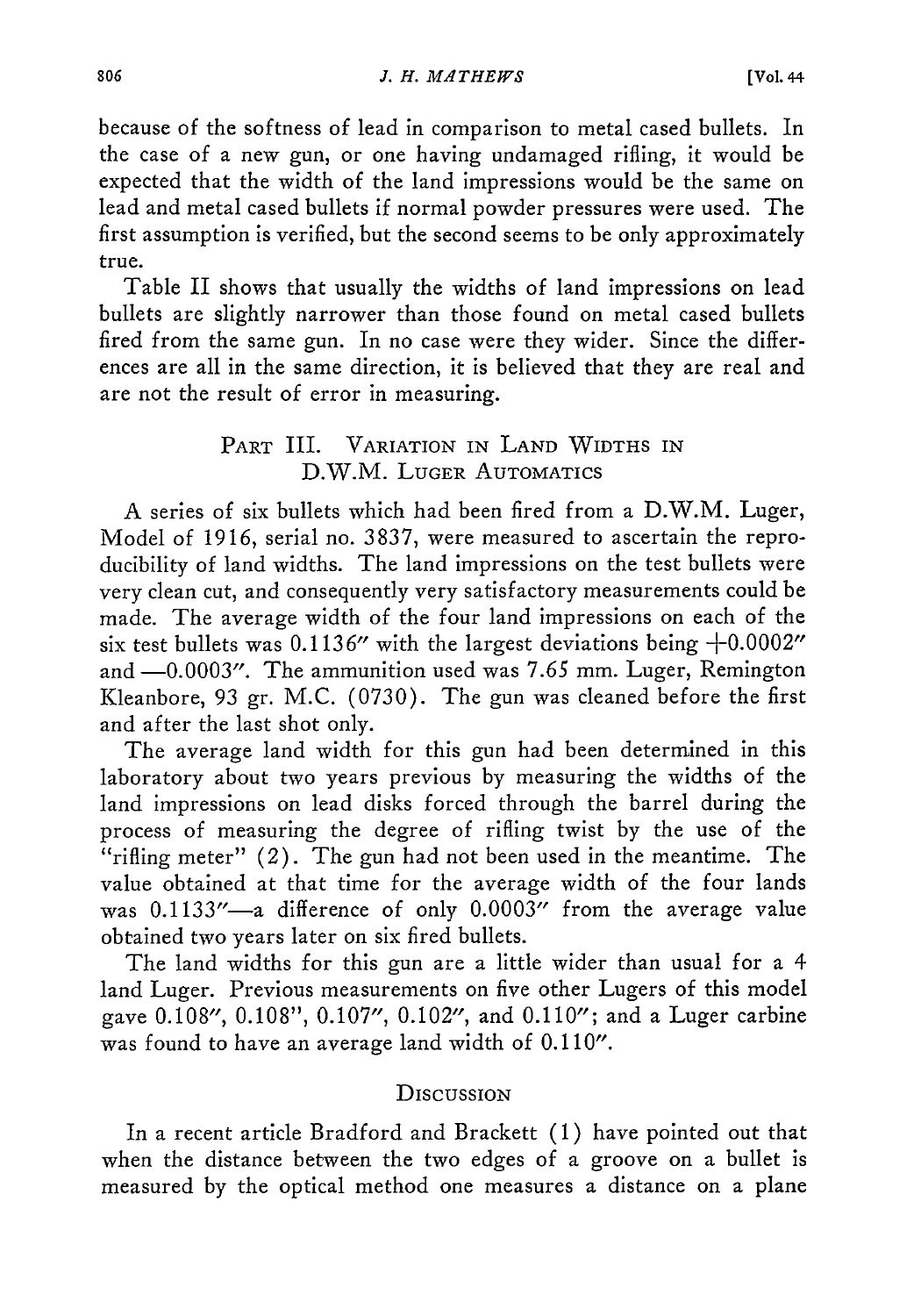surface and not actually the curved distance (following the contour of the bullet) which is the true width of the groove. They give a formula whereby the difference can be calculated, and a series of curves showing what the corrections amount to for various groove widths on bullets from .22 to .45 cal. In the case of the .38 cal. bullets used in this investigation, having a land width of about 0.10", the correction amounts to  $+0.0014$ ". Surely no fault can be found with their statements-but actually in the practice of gun identification it does not matter because if one uses the same system of measurement on the evidence bullet and on the test bullet, he gets his answer as to identity or non-identity in either case, if a positive identification **by** such measurements is possible. As a matter of fact this method is rarely used nowa-days to determine identity of a particular gun because the comparison microscope (or better, the comparison camera) enables one to establish identity or non-identity more quickly and more strikingly, and photographs of the matches between the evidence and the test bullets can be made and shown to the jury. Many years ago (1925), before he had a comparison microscope or comparison camera, the writer made a positive and most convincing identification of a revolver in a murder case by measuring the land impressions on the two evidence bullets and on three test bullets fired from the suspect gun. There happened to be considerable variation in the widths of the lands in the evidence gun. The suspect confessed and was sentenced to life imprisonment so the evidence was not used in court.

A more useful application of a knowledge of groove widths on fired bullets is to assist in the identification of the make (and sometime model) of gun that fired an evidence bullet when no suspect gun is yet at hand. If one knows the widths of the lands, the number of lands, the direction of the rifling twist, the pitch of the rifling and the caliber (actual, not nominal)—all of which can be obtained from the evidence bullet if it is in good condition-he is in a position to narrow down the search for the weapon very materially. If his information is sufficiently complete, he may be able to narrow the search down to a single make or at least to two, three, or four. This is possible only if one has extensive information concerning rifling characteristics as they actually exist in guns rather than in manufacturers' tables.<sup>3</sup> The "book-

<sup>3.</sup> Measurements of the rifling characteristics are constantly being made in this laboratory, and eventually the data are to be published so that they may be available to fire-arms examiners everywhere. Measurements on over **lated form, and data on any particular gun or guns will be furnished** to **anyone who desires such information. Measurements will gladly be made on any guns submitted, and the guns will be returned express prepaid and in good condition.**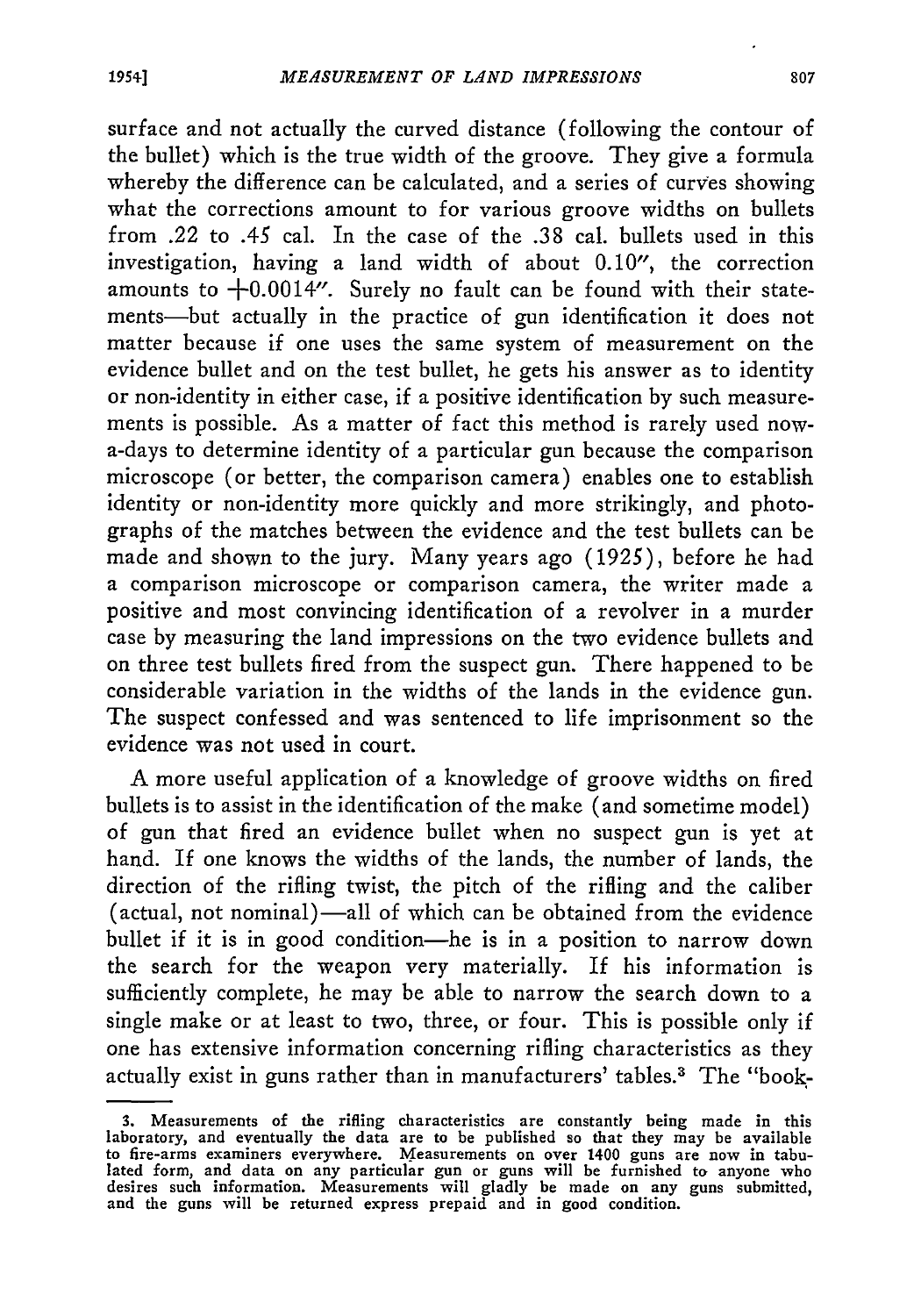values" and the actual values are often quite different-and for many guns even book-values are not obtainable. Like typewriter fonts, rifling characteristics are subject to intentional change from time to time as well as to the unintentional errors made during the process of manufacture. Unfortunately in the case of many of the cheaper foreign guns, and particularly those made years ago, little if any attention was paid to the matter of rifling "specifications". This state of affairs is unfortunate for the fire-arms examiner as it naturally makes his task of identification of make and model of gun more difficult, and sometimes impossible. One American manufacturer (of a very popular gun) very frankly states that his company does not consider that any specification other than bore diameter is of any particular importance in the proper functioning of their guns. It is fortunate for the fire-arms examiner that all manufacturers are not of this opinion!

The manufacturer's specifications call for a land width of 0.1034" for this particular model of gun from which the bullets described in Parts I and II were fired, but in the many measurements made in this laboratory no width as great as this has ever been found for this model of revolver-new or used. It is clear however that the lands become narrower as the gun is used. Of course, the edges become worn, and this makes a micrometer setting more difficult as the imprint of the land is not as clean cut. The difficulty is greatly reduced, however, **by** the use of the binocular microscope which reveals the true shape of the groove, when proper lighting is used. This method has been found to be superior to the filar micrometer, the tool makers microscope, the comparator, or the traveling stage microscope in all of which a single eye-piece is used in the observing instrument. A three dimensional view is necessary to see the true shape of the groove edge.

#### **SUMMARY**

1. While it is true that with the customary methods of measurement there is considerable difficulty in determining the exact positions for the cross-hair (or reticle) of the measuring device, this difficulty can be largely removed by the use of a Greenough type binocular microscope as the observing instrument. The three dimensional image afforded by  $\cdot$ such a procedure enables the operator to see more clearly where the edge of the impression of the land is located.

2. Using the technique here described it seems justifiable to conclude that measurements of land impressions on fired bullets can usually be made with a considerable degree of accuracy. Naturally, much depends